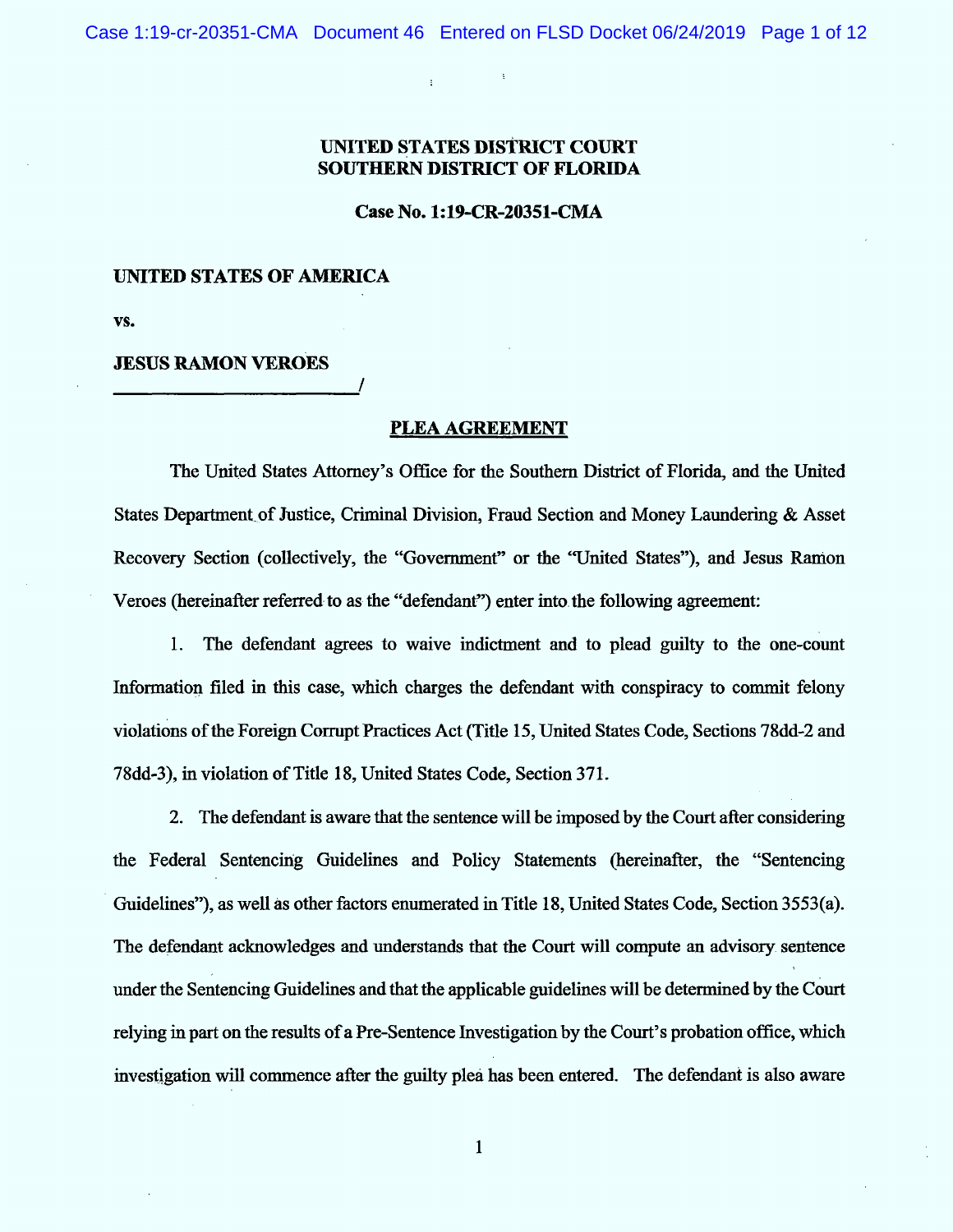that, under certain circumstances, the Court may depart from the advisory sentencing guideline range that it has computed, and may raise or lower that advisory sentence under the Sentencing Guidelines. The defendant is further aware and understands that the Court is required to consider the advisory guideline range determined under the Sentencing Guidelines but is not bound to impose that sentence; the Court is permitted to tailor the ultimate sentence in light of other statutory concerns, and such sentence may be either more severe or less severe than the Sentencing Guidelines' advisory sentence. Knowing these facts, the defendant understands and acknowledges that the Court has the authority to impose any sentence within and up to the statutory maximum authorized by law for the offense identified in paragraph 1, and that the defendant may not withdraw the plea solely as a result of the sentence imposed.

 $3<sub>1</sub>$ The defendant also understands and acknowledges that for the charge in the Information of conspiracy to commit an offense against the United States in violation of Title 18, United States Code, Section 371, the Court may impose a statutory maximum term of imprisonment of up to five years, followed by a term of supervised release of up to three years. In addition to a term of imprisonment and supervised release, the Court may impose a fine of up to \$250,000, or twice the gross pecuniary gain or twice the gross pecuniary loss derived from the offepse, whièhever is greater, and the Court may also order forfeiture and restitution.

4. The defendant further understands and acknowledges that, in addition to any sentence imposed under paragraph 3 of this agreement, a special assessment in the amount of \$100 per count will be imposed on the defendant. The defendant agrees that any special assessment imposed shall be paid at the time of sentencing. If the defendant is financially unable to pay the special assessment, the defendant agrees to present evidence to the Government and the Court at the time of sentencing as to the reasons for the defendant's failure to pay.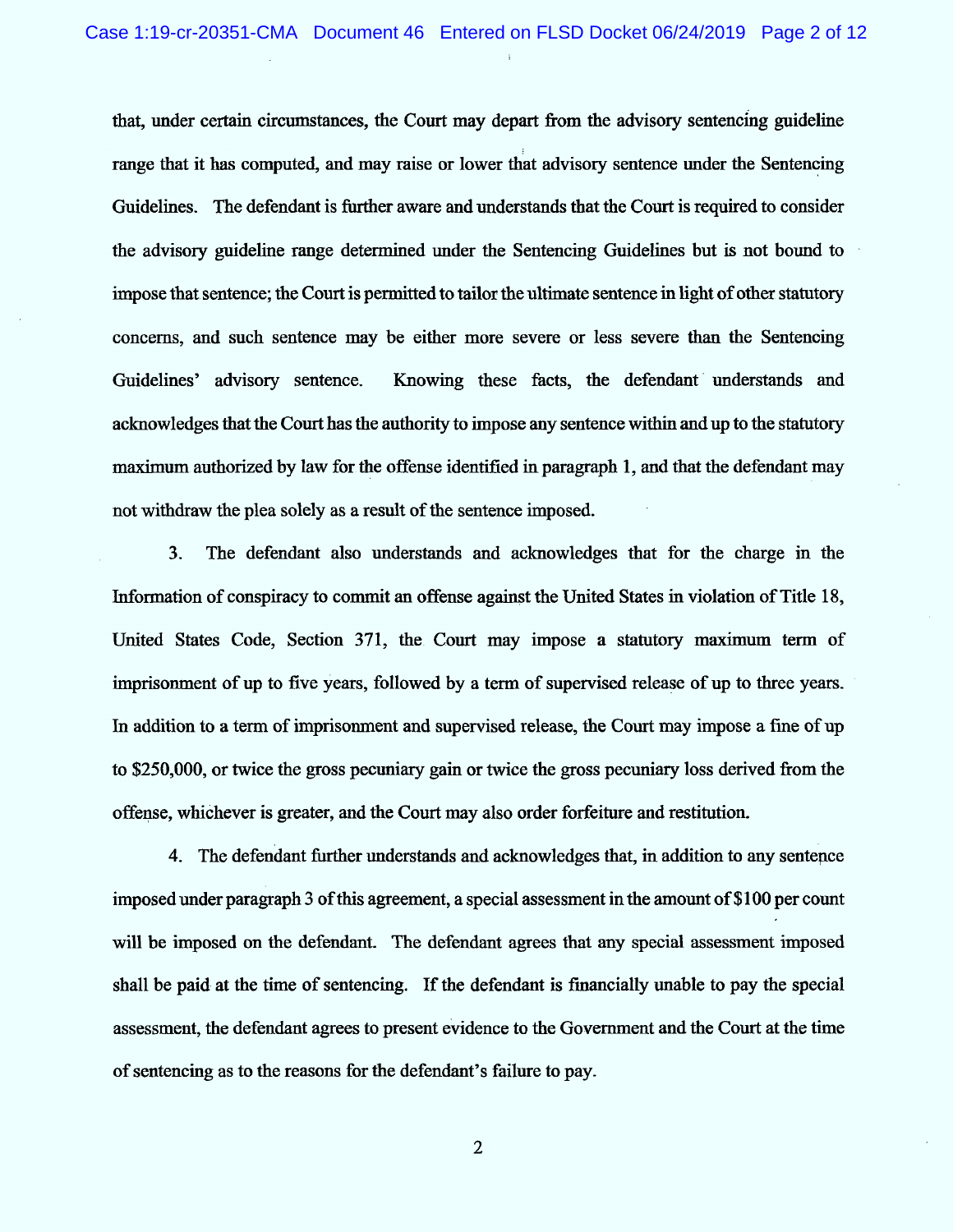5. The Government reserves the right to inform the Court and the probation office of all facts pertinent to the sentencing process, including all relevant information concerning the offenses committed, whether charged or not, as well as concerning the defendant and the defendant's background. Subject only to the express terms of any agreed-upon sentencing recommendations contained in this agreement, the Government further reserves the right to make any recommendation as to the quality and quantity of punishment.

6. The Government agrees to recommend at sentencing that the Court reduce by two levels the sentencing guideline level applicable to the defendant's offense, pursuant to Section 3E1.1(a) of the Sentencing Guidelines, based upon the defendant's recognition and affirmative and timely acceptance of personal responsibility. If at the time of sentencing the defendant's offense level is determined to be 16 or greater, the Government will make a motion requesting an additional one-level decrease pursuant to Section 3E1.1(b) of the Sentencing Guidelines, stating that the defendant has assisted authorities in the investigation or prosecution of his own misconduct by timely notifying authorities of his intention to enter a plea of guilty, thereby permitting the Government to avoid preparing for trial and permitting the Government and the Court to allocate their resources efficiently. The Government, however, will not be required to make this motion and this recommendation if the defendant: (1) fails or refuses to make a full, accurate, and complete disclosure to the probation office of the circumstances surrounding the relevant offense conduct; (2) is found to have misrepresented facts to the Government prior to entering into this plea agreement; or (3) commits any misconduct after entering into this plea agreement, including but not limited to committing a state or federal offense, violating any term of release, or making false statements or misrepresentations to any governmental entity or official.

 $\overline{\mathbf{3}}$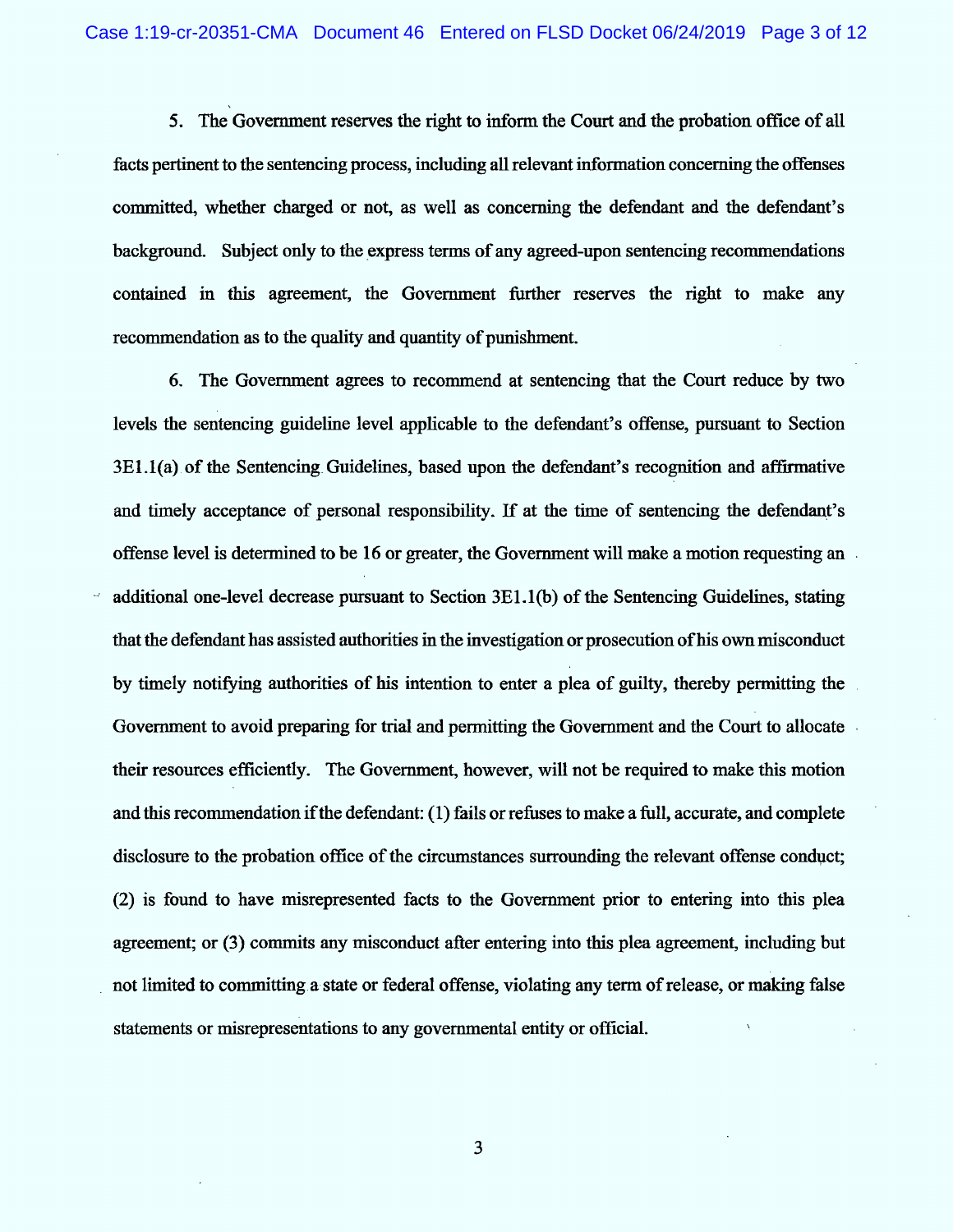$7<sub>1</sub>$ The defendant agrees that he shall cooperate fully with the Government by: (a) providing truthful and complete information and testimony, and producing documents, records and other evidence, when called upon by the Government, whether in interviews, before a grand jury, or at any trial or other Court proceeding; (b) appearing at such grand jury proceedings, hearings, trials, and other judicial proceedings, and at meetings, as may be required by the Government; and (c) if requested by the Government, working in an undercover role under the supervision of, and in compliance with, law enforcement officers and agents. In addition, the defendant agrees that he will not protect any person or entity through false information or omission, that he will not falsely implicate any person or entity, and that he will not commit any further crimes. The defendant agrees not to reveal his cooperation, or any information derived therefrom, to any third party without prior consent of the Government.

8. The Government reserves the right to evaluate the nature and extent of the defendant's cooperation and to make that cooperation, or lack thereof, known to the Court at the time of sentencing. If in the sole and unreviewable judgment of the Government, the defendant's cooperation is of such quality and significance to the investigation or prosecution of other criminal matters as to warrant the Court's downward departure from the advisory sentencing range calculated under the Sentencing Guidelines and/or any applicable minimum mandatory sentence, the Government may make a motion prior to sentencing pursuant to Section  $5K1.1$  of the Sentencing Guidelines and/or Title 18, United States Code, Section 3553(e), or subsequent to sentencing pursuant to Rule 35 of the Federal Rules of Criminal Procedure, informing the Court that the defendant has provided substantial assistance and recommending that the defendant's sentence be reduced. The defendant understands and agrees, however, that nothing in this agreement requires the Government to file any such motions, and that the Government's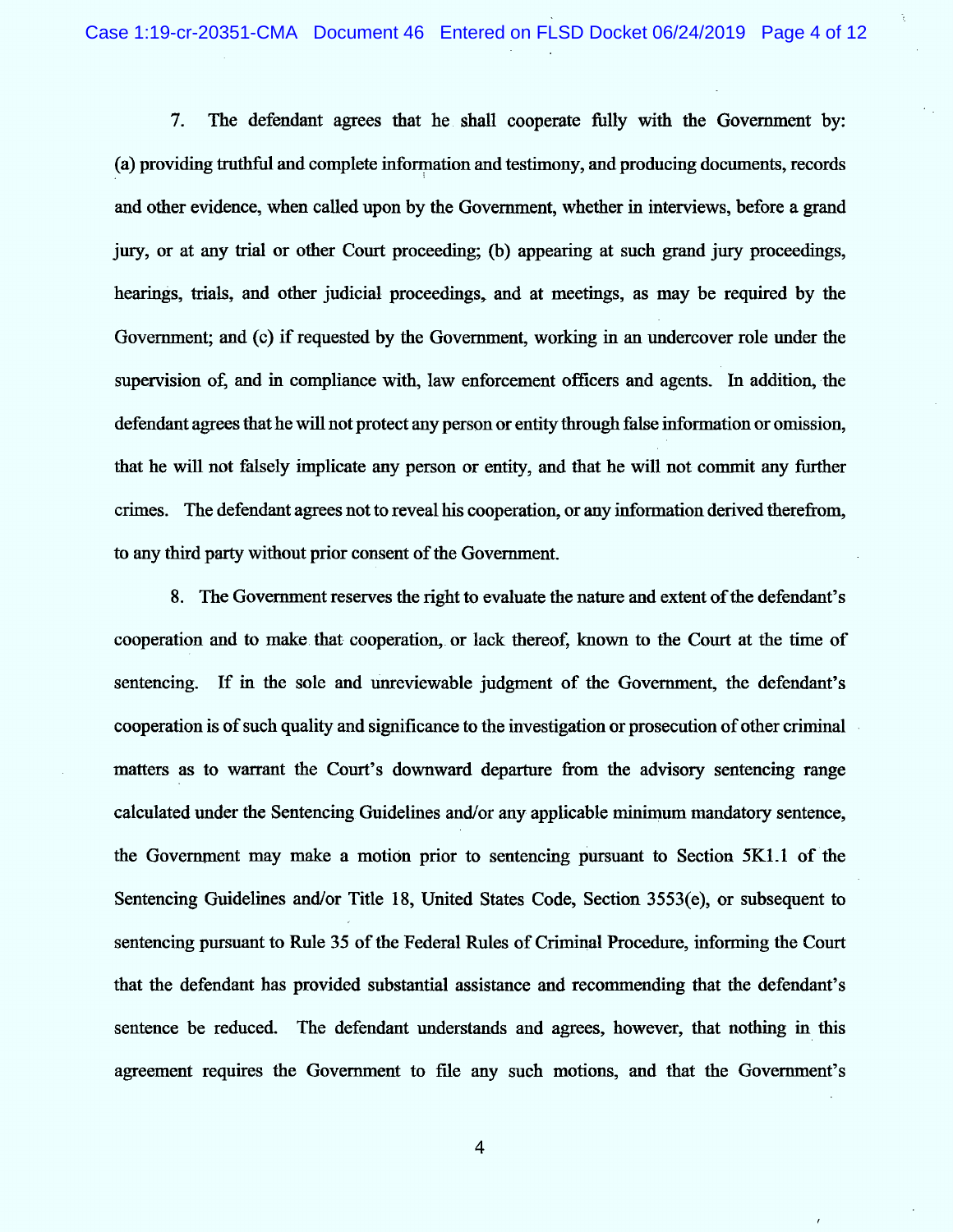assessment of the quality and significance of the defendant's cooperation shall be binding as it relates to the appropriateness of the filing or non-filing of a motion to reduce sentence. In addition, because the defendant agrees that the Government shall have sole and unreviewable discretion to move for any sentencing reduction based on his cooperation, the defendant agrees that he will not seek a variance from the guideline range under Title 18, United States Code, Section 3553(a) because of any cooperation, although the defendant may move for a variance, if he chooses, because of other grounds, if any, which do not involve cooperation.

9. The defendant understands and acknowledges that the Court is under no obligation to grant a motion for reduction of sentence filed by the Government. In addition, the defendant further understands and acknowledges that the Court is under no obligation of any type to reduce the defendant's sentence because of the defendant's cooperation.

10. In the event that the defendant chooses to seek a variance from the sentencing guideline range, the defendant further agrees that any such application shall be filed in writing with the Court and served on the United States no later than the deadline for submitting objections to the Pre-Sentence Investigation Report stated in Federal Rule of Criminal Procedure  $32(f)(1)$ .

11. The defendant agrees to forfeit to the United States voluntarily and immediately all property, real or personal, which constitutes or is derived from proceeds traceable to the conspiracy to commit felony violations of the Foreign Corrupt Practices Act, Title 15, United States Code, Sections 78dd-2 and 78dd-3, charged in the Information. The defendant agrees to consent to the entry of orders of forfeiture for such property and for a money judgment equal in value to the total amount of proceeds he obtained as a result of his offense of conviction. The defendant admits and agrees that the conduct described in the Information and Factual Proffer provides a sufficient factual and statutory basis for the forfeiture of the property sought by the government. The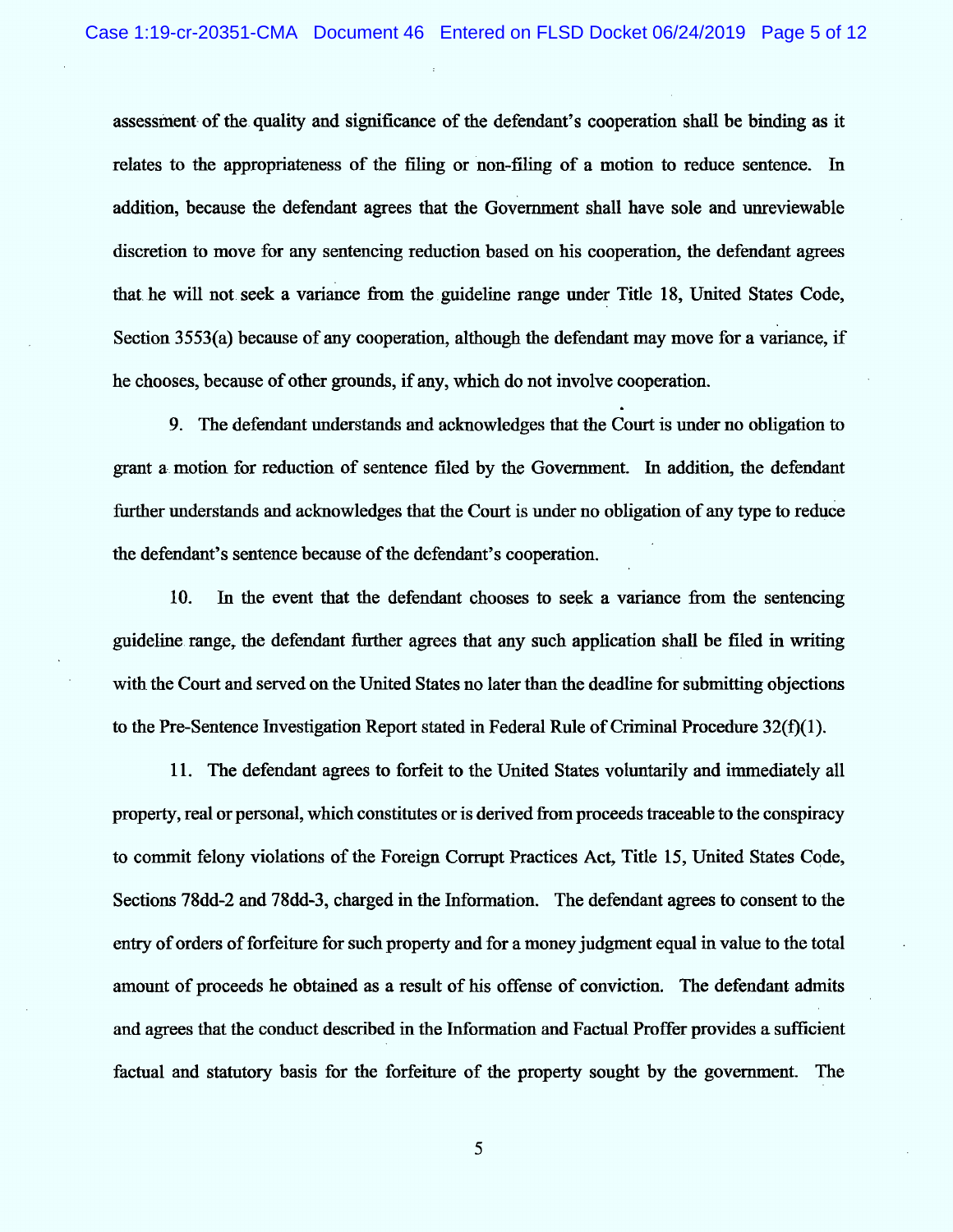defendant agrees that such property includes, but is not limited to:

- $(i)$  A sum of at least \$5.5 million, which represents the total amount the defendant individually acquired through his offense of conviction less the direct costs incurred in providing any lawful goods or services, and which may be sought as a forfeiture money judgment; and
- (ii) Real property located at 3420 NW 84th Avenue, Doral, FL 33122, which although titled in the name of Oasis 3420 LLC, was purchased by the defendant with proceeds from his offense of conviction and beneficially owned by the defendant.

12. The defendant agrees to waive any appeal of the forfeiture. The defendant waives the requirements of Rules 32.2 and 43(a) of the Federal Rules of Criminal Procedme regarding notice of the forfeiture in the Information, announcement of the forfeiture at sentencing, and incorporation of the forfeiture in the judgment. The defendant also waives any failure by the Court to advise the defendant of any applicable forfeiture at the time the guilty plea is accepted as required by Rule  $11(b)(1)(J)$  of the Federal Rules of Criminal Procedure. The defendant further agrees to waive any applicable time limits for the initiation of administrative or judicial forfeiture proceedings and/or further notification of any such forfeiture brought against the property sought for forfeiture.

13. The defendant also agrees to assist the Government in all proceedings, administrative or judicial, involving forfeiture to the United States of any property, including substitute property, regardless of its nature or form, real or personal, which the defendant or others known to the defendant, have accumulated as a result of illegal activities. The defendant agrees that the United States shall, at its discretion, be entitled to forfeiture of any property (substitute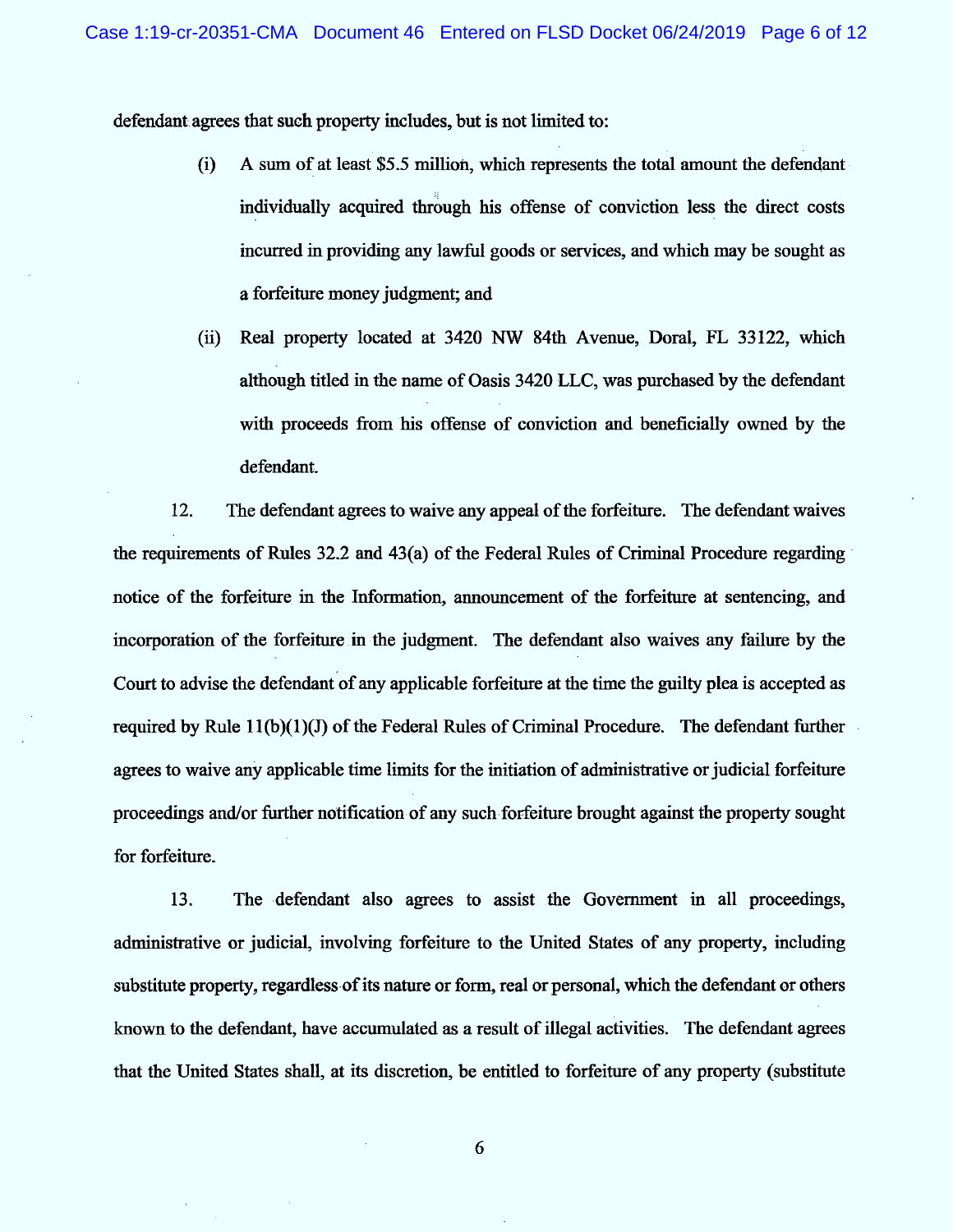assets) of the defendant to satisfy the money judgment. The defendant further apees that a11 elements of Title 21, United States Code, Section 853(p), have been satisfied. The defendant further agrees to take all steps necessary to locate property that could be used to satisfy the forfeiture money judgment and to pass title to the United States before the defendant's sentencing. To that end, defendant agrees to fully assist the Government in the recovery and return to the United States of any assets, or portions thereof, wherever located. The assistance shall include: identification of any property subject to forfeiture, agreement to the entry of an order enjoining the transfer or encumbrance of such property, and the transfer of such property to the United States by delivery to the Government, upon the Government's request, any necessary and appropriate documentation, including consents to forfeiture and quit claim deeds, to deliver good and marketable title to such property. The defendant further agrees to liquidate assets, or complete any other tasks which will result in immediate payment of the forfeiture money judgment in full, or full payment in the shortest amount of time, as requested by the Government.

14. The defendant agrees to make full and accurate disclosure of his financial affairs to the Government and expressly authorizes the Government to obtain a credit report. The defendant agrees that within 10 calendar days and upon request of the Government, the defendant shall submit a completed Financial. Disclosure Statement (form provided by the United States), and shall fully disclose and identify all assets in which he has any interest and/or over which the defendant exercises control, directly or indirectly, including those held by a spouse, nominee, or other third party. The defendant agrees that providing false or incomplete information about his financial assets, or hiding, selling, transferring or devaluing assets and/or failing to cooperate fully in the investigation and identification of assets may be used as a basis for: (a) separate prosecution, including, under Title 18, United States Code, Section 1001; or (b) recommendation of a denial of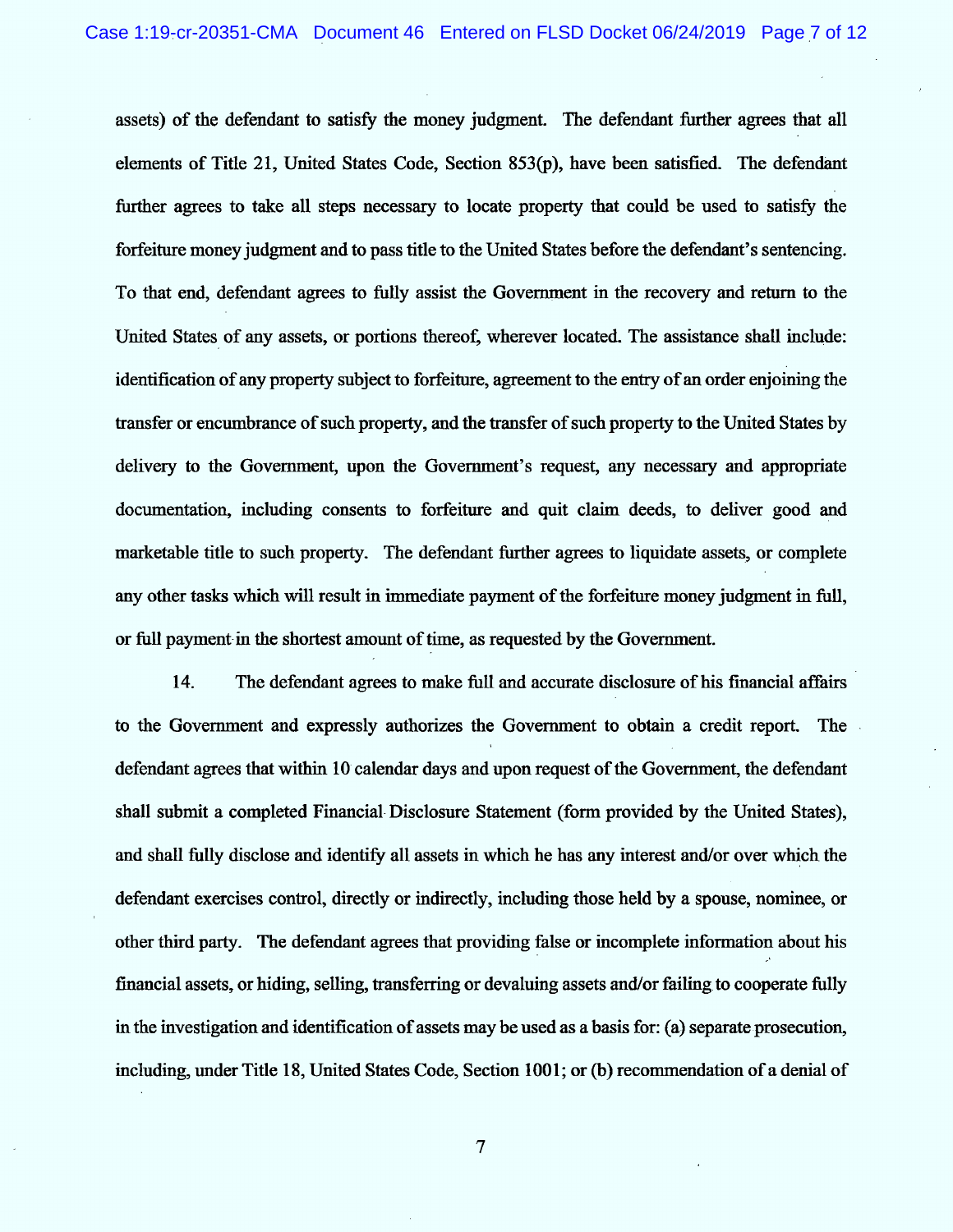a reduction for acceptance of responsibility pursuant to Sentencing Guidelines  $\S$ . 3E1.1. The defendant agrees that he will not sell, hide, waste, encumber, destroy, or otherwise devalue any asset without prior approval of the Government, until his forfeiture money judgment is paid in full. The defendant shall also identify any transfer of assets valued in excess of \$5,000 since the date when he became aware of the criminal investigation, including the identity of the asset, the value of the asset, the identity of the third party to whom the asset was transferred, and the current location of the asset.

15. The defendant further understands that forfeiture is independent of any assessments, fines, costs, restitution, or any other penalty that may be imposed by the Court. The defendant knowingly and voluntarily waives any claim or defense he may have under the Eighth Amendment to the United States Constitution, including any claim of excessive fine or penalty with respect to the forfeited property.

16. The defendant is aware that Title 18, United States Code, Section 3742 and Title 28, United States Code, Section 1291 afford the defendant the right to appeal the sentence imposed in this case. A cknowledging this, in exchange for the undertakings made by the United States in . this plea agreement, the defendant hereby waives all rights conferred by Sections 3742 and 1291 to appeal any sentence imposed, including any restitution order, or to appeal the manner in which the sentence was imposed, unless the sentence exceeds the maximum permitted by statute or is the result of an upward departure and/or an upward variance from the advisory guideline range that the Court establishes at sentencing. The defendant further understands that nothing in this agreement shall affect the Government's right and/or duty to appeal as set forth in Title 18, United States Code, Section 3742(b) and Title 28, United States Code, Section 1291. However, if the United States appeals the defendant's sentence pursuant to Sections 3742(b) and 1291, the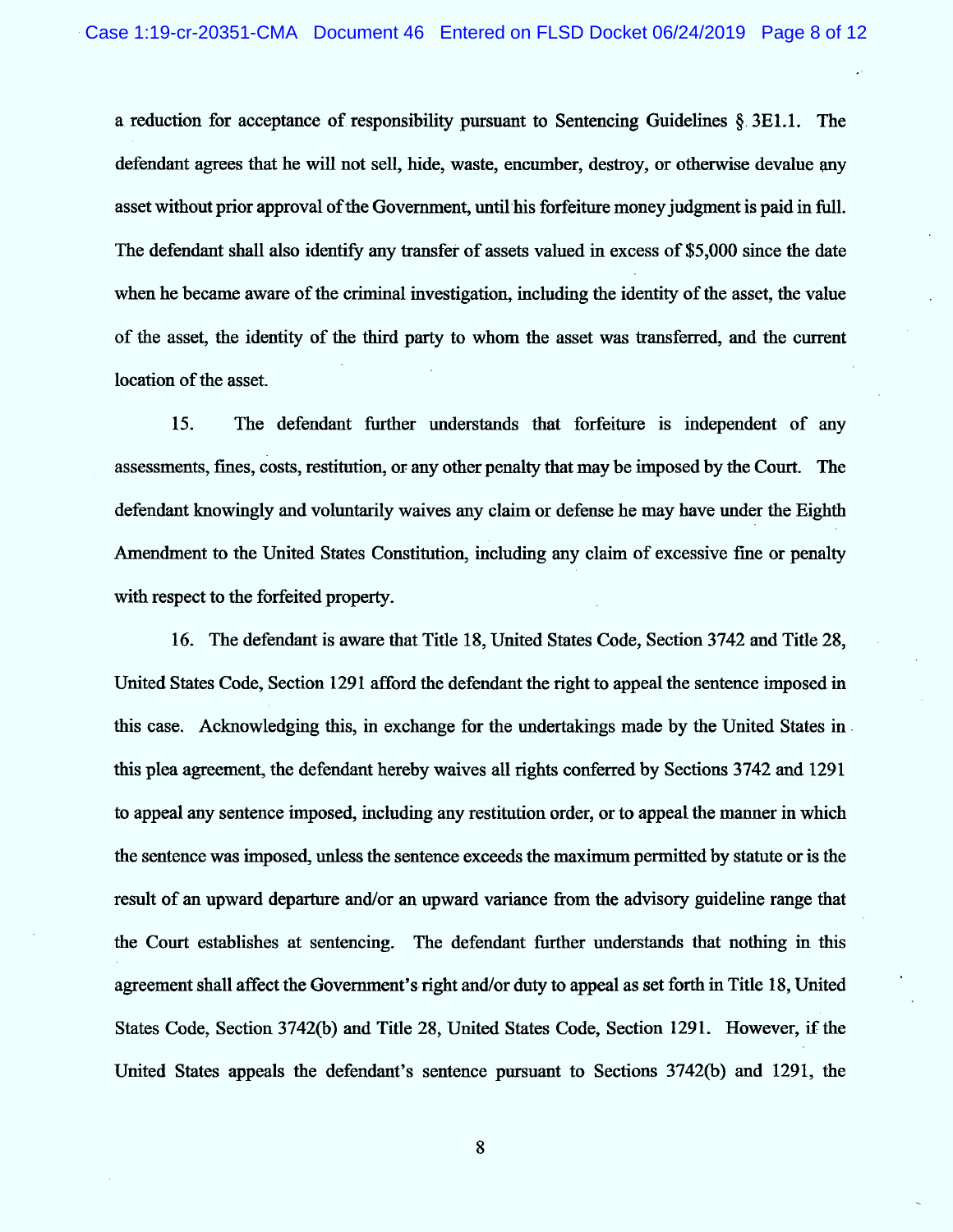defendant shall be released from the above waiver of appellate rights. In addition to the foregoing provisions, the defendant hereby waives all rights to argue on appeal that the statute to which the defendant is pleading guilty is unconstitutional and that the admitted conduct does not fall within the scope of the statute. By signing this agreement, the defendant acknowledges that the defendant has discussed the appeal waiver set forth in this agreement with the defendant's attorney.

17. The defendant is aware that the sentence has not yet been determined by the Court. The defendant also is aware that any esfimate of the probable sentencing range or sentence that the defendant may receive, whether that estimate comes from the defendant's attorney, the Government, or the probation office, is a prediction, not a promise, and is not binding on the Government, the probation office, or the Court. The defendant understands further that any recommendation that the Government makes to the Court as to sentencing, whether pursuant to this agreement or otherwise, is not binding on the Court, and the Court may disregard the recommendation in its entirety. The defendant understands and acknowledges, as previously acknowledged in paragraph 2 above, that the defendant may not withdraw his plea based upon the Court's decision not to accept a sentencing recommendation made by the defendant, the Government, or a recommendation made jointly by both the defendant and the Government.

18. The defendant recognizes that pleading guilty may have consequences with respect to the defendant's immigration status if the defendant is not a citizen of the United States. Under federal law, a broad range of crimes are removable offenses, including the offense to which the defendant is pleading guilty. Indeed, because the defendant is pleading guilty to conspiracy to commit felony violations of the Foreign Corrupt Practices Act, removal may be presumptively mandatory. Removal and other immigration consequences are the subject of a separate proceeding, however, and the defendant understands that no one, including the defendant's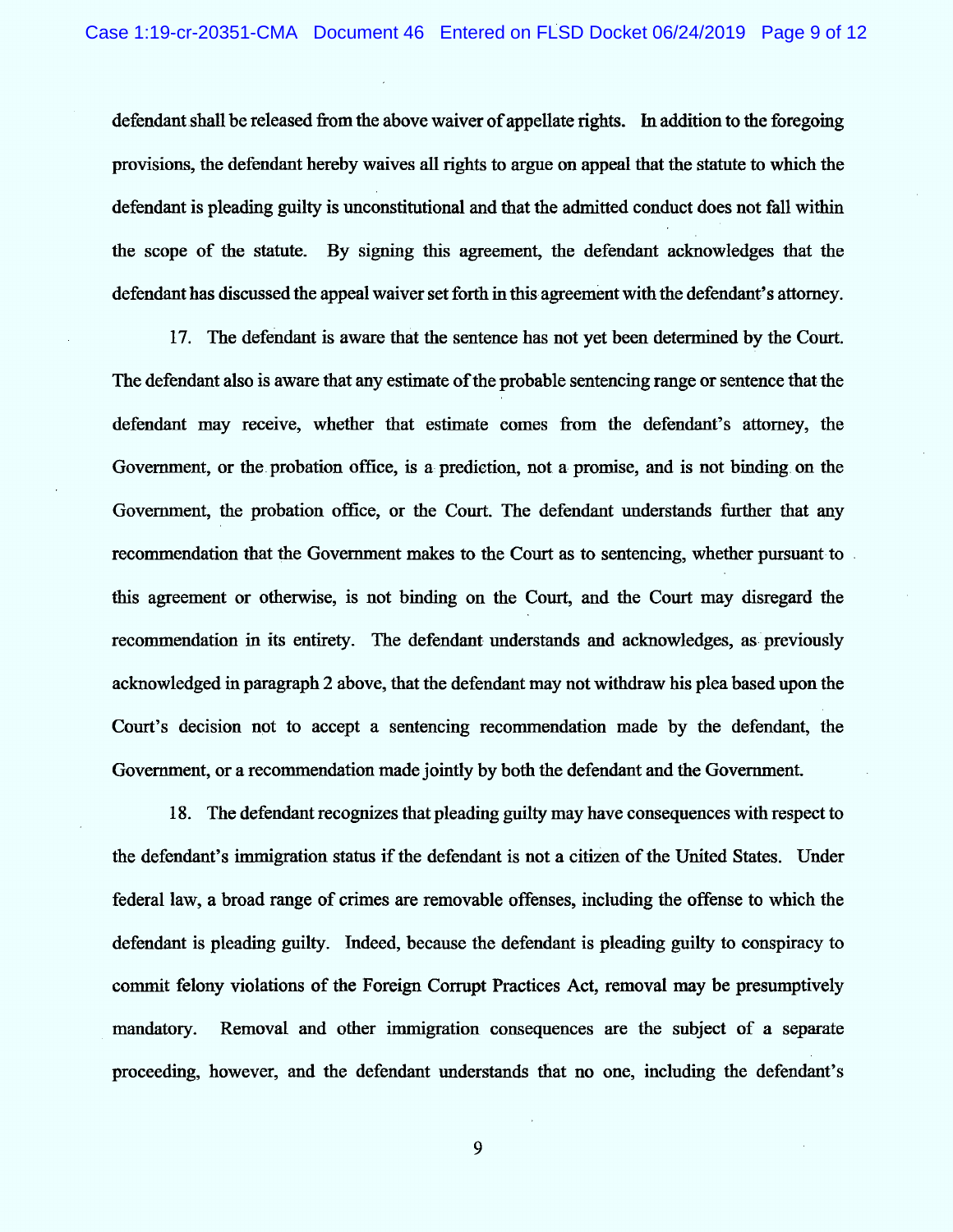attorney or the Court, can predict to a certainty the effect of the defendant's conviction on the defendant's immigration status. The defendant nevertheless affirms that the defendant wants to plead guilty regardless of any immigration consequences that the defendant's plea may entail, even if the consequence is the defendant's automatic removal from the United States.

19. The Government and the defendant stipulate to and agree not to contest the facts in the Factual Proffer, and stipulate that such facts, in accordance with Rule 11(b)(3) of the Federal Rules of Criminal Procedure, provide a sufficient factual basis for the plea of guilty in this case. The defendant agrees that the facts in the Factual Proffer are true and correct to the best of the defendant's knowledge. Because the factual basis set forth in the Factual Proffer has the limited purpose of supporting the defendant's guilty plea to the charge discussed in paragraph two, the factual basis set forth in the Factual Proffer does not purport to represent all facts and circumstances relating to the defendant's participation. Similarly, the factual basis in the Factual Proffer is not intended to identify all knowledge the defendant might have of the unlawful activity of other individuals.

20. In the event the defendant withdraws from this agreement prior to or after pleading guilty to the charge identified in paragraph one above, or should the Government, in its sole discretion, determine that the defendant has failed to fully comply with any of the terms of this plea agreement, the Government will be released from its obligations under this agreement, and the defendant agrees and understands that:

(a) the defendant thereby waives any protection afforded by any proffer letter agreement between the parties, Section 1B1.8 of the Sentencing Guidelines, Rule 11(f) of the Federal Rules of Criminal Procedure, and Rule 410 of the Federal Rules of Evidence;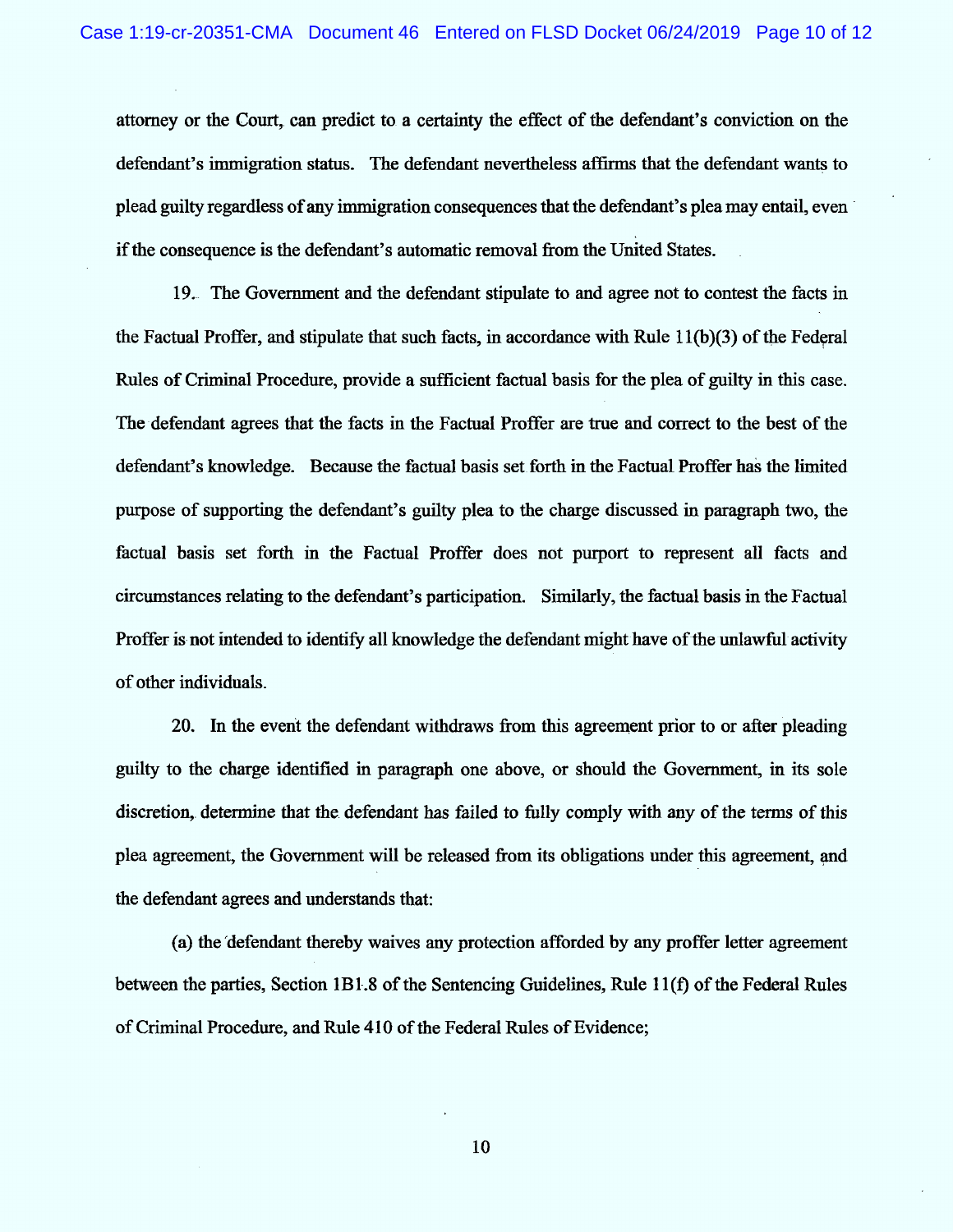(b) that any statements made by the defendant as part of the plea discussions, any debriefings or interviews, or in this agreement, whether made prior to or after the execution of this agreement, will be admissible against him without any limitation in any civil or criminal proceeding brought by the Government;

(c) the defendant's waiver of any defense based on the statute of limitations and venue, including the waiver set forth in this agreement, or any defense based on the passage of time in filing an Indictment or Information, referred to herein, shall remain in full force and effect;

(d) the defendant stipulàtes to the admissibility and authenticity, in any case brought by the United States in any way related to the facts referred to in this agreement, of any documents provided by the defendant or the defendant's representatives to any state or federal agency and/or the Government; and

(e) the defendant has adopted the entire factual basis as the defendant's statements, and the defendant has stipulated to the admissibility of the Factual Proffer in any case brought by the United States.

21. This is the entire agreement and tmderstanding between the United States and the defendant. There are no other agreements, promises, representations, or understandings.

> ARIANA FAJARDO ORSHAN UNITED STATES ATTORNEY

Date:  $6/14/19$ 

By: y, +

B. NADLER ASSISTANT UNI'I'ED STATES ATTORNEY